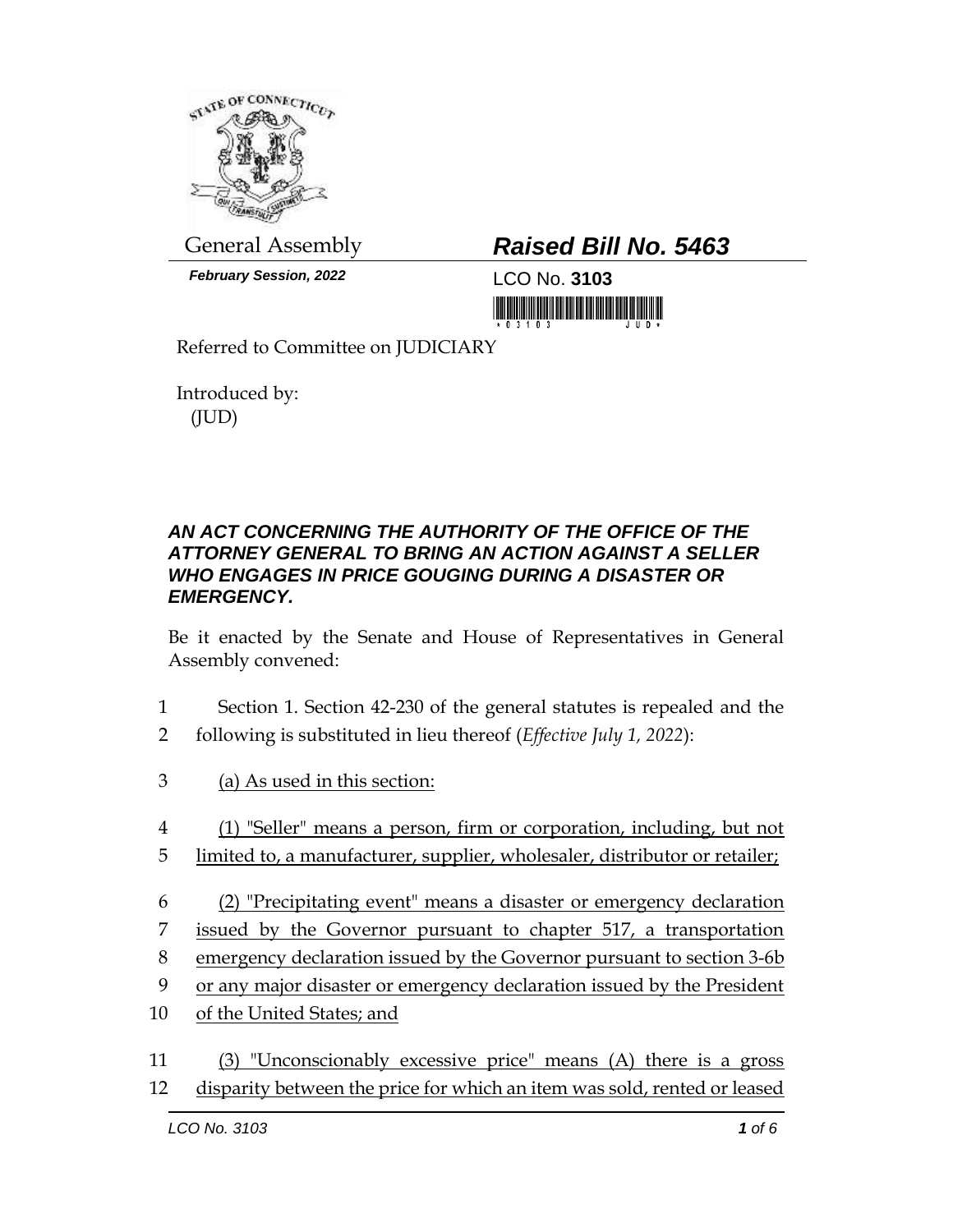immediately prior to the precipitating event or when the precipitating event was reasonably anticipated, and the price for which such item is 15 being sold, rented or leased during the period in which such

- precipitating event is in effect, and (B) the amount charged by the seller
- is not attributable to additional costs incurred by the seller in connection
- with the sale, rental or lease of an item.

 (b) **[**No person, firm or corporation shall increase the price of any item which such person, firm or corporation sells or offers for sale at retail at any location in an area which is the subject of any disaster emergency declaration issued by the Governor pursuant to chapter 517, any transportation emergency declaration issued by the Governor pursuant to section 3-6b or any major disaster or emergency declaration issued by the President of the United States, until the period of emergency or disaster is declared by the Governor or the President to be at an end. Nothing in this section shall prohibit the fluctuation in the price of items sold at retail which occurs during the normal course of business. Any person, firm or corporation which violates any provision of this section shall be fined not more than ninety-nine dollars.**]** No seller shall sell, rent or lease, or offer to sell, rent or lease any item within the chain of distribution for an amount that represents an unconscionably excessive 33 price at any location in an area which is the subject of any precipitating 34 event. Any violation of the provisions of this section shall be deemed an unfair or deceptive trade practice under subsection (a) of section 42-110b and, if an enforcement action is brought on behalf of the state, such 37 action shall be brought in the judicial district of Hartford. The Attorney General shall have exclusive authority on behalf of the state of Connecticut to enforce any violation of the provisions of this section.

 Sec. 2. Subsection (b) of section 51-164n of the 2022 supplement to the general statutes is repealed and the following is substituted in lieu thereof (*Effective July 1, 2022*):

 (b) Notwithstanding any provision of the general statutes, any person who is alleged to have committed (1) a violation under the provisions of section 1-9, 1-10, 1-11, 4b-13, 7-13, 7-14, 7-35, 7-41, 7-83, 7-283, 7-325, 7-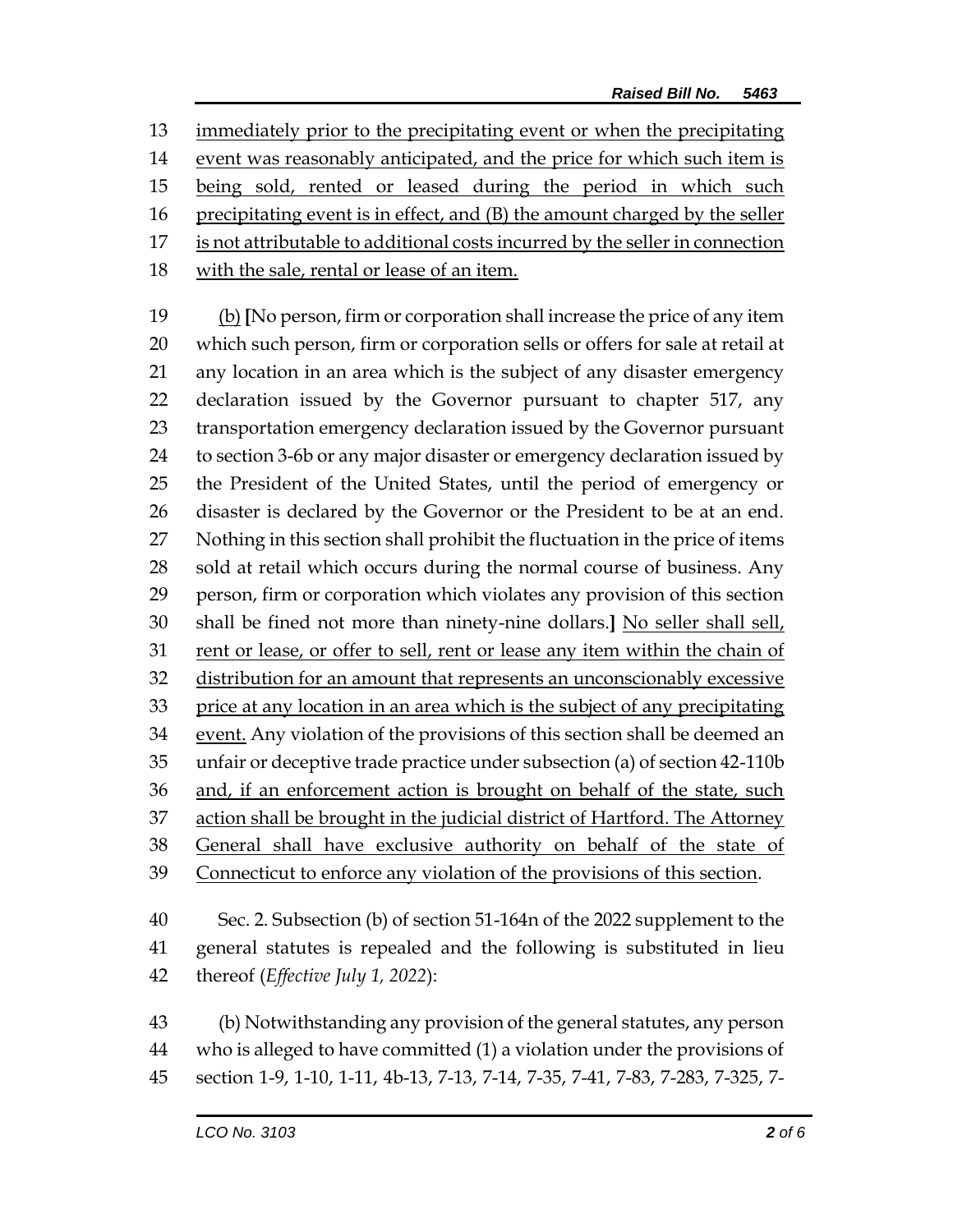| 46 | 393, 8-12, 8-25, 8-27, 9-63, 9-322, 9-350, 10-193, 10-197, 10-198, 10-230, 10-       |  |  |
|----|--------------------------------------------------------------------------------------|--|--|
| 47 | 251, 10-254, 12-52, 12-170aa, 12-292, 12-314b or 12-326g, subdivision (4)            |  |  |
| 48 | of section 12-408, subdivision $(3)$ , $(5)$ or $(6)$ of section 12-411, section 12- |  |  |
| 49 | 435c, 12-476a, 12-476b, 12-487, 13a-71, 13a-107, 13a-113, 13a-114, 13a-115,          |  |  |
| 50 | 13a-117b, 13a-123, 13a-124, 13a-139, 13a-140, 13a-143b, 13a-247, 13a-253             |  |  |
| 51 | or 13a-263, subsection (f) of section 13b-42, section 13b-90, 13b-221, 13b-          |  |  |
| 52 | 292, 13b-336, 13b-337, 13b-338, 13b-410a, 13b-410b or 13b-410c,                      |  |  |
| 53 | subsection (a), (b) or (c) of section 13b-412, section 13b-414, subsection           |  |  |
| 54 | (d) of section 14-12, section 14-20a or 14-27a, subsection $(f)$ of section 14-      |  |  |
| 55 | 34a, subsection (d) of section 14-35, section 14-43, 14-49, 14-50a or 14-58,         |  |  |
| 56 | subsection (b) of section 14-66, section 14-66a or 14-67a, subsection $(g)$          |  |  |
| 57 | of section 14-80, subsection (f) of section 14-80h, section 14-97a, 14-100b,         |  |  |
| 58 | 14-103a, 14-106a, 14-106c, 14-146, 14-152, 14-153 or 14-163b, a first                |  |  |
| 59 | violation as specified in subsection (f) of section 14-164i, section 14-219          |  |  |
| 60 | as specified in subsection (e) of said section, subdivision (1) of section           |  |  |
| 61 | 14-223a, section 14-240, 14-250 or 14-253a, subsection (a) of section 14-            |  |  |
| 62 | 261a, section 14-262, 14-264, 14-267a, 14-269, 14-270, 14-275a, 14-278 or            |  |  |
| 63 | 14-279, subsection (e) or (h) of section 14-283, section 14-291, 14-293b, 14-        |  |  |
| 64 | 296aa, 14-300, 14-300d, 14-319, 14-320, 14-321, 14-325a, 14-326, 14-330 or           |  |  |
| 65 | 14-332a, subdivision (1), (2) or (3) of section 14-386a, section 15-25 or 15-        |  |  |
| 66 | 33, subdivision (1) of section 15-97, subsection (a) of section 15-115,              |  |  |
| 67 | section 16-44, 16-256e, 16a-15 or 16a-22, subsection (a) or (b) of section           |  |  |
| 68 | 16a-22h, section 17a-24, 17a-145, 17a-149, 17a-152, 17a-465, 17b-124, 17b-           |  |  |
| 69 | 131, 17b-137, 19a-30, 19a-33, 19a-39 or 19a-87, subsection (b) of section            |  |  |
| 70 | 19a-87a, section 19a-91, 19a-105, 19a-107, 19a-113, 19a-215, 19a-219, 19a-           |  |  |
| 71 | 222, 19a-224, 19a-286, 19a-287, 19a-297, 19a-301, 19a-309, 19a-335, 19a-             |  |  |
| 72 | 336, 19a-338, 19a-339, 19a-340, 19a-425, 19a-502, 20-7a, 20-14, 20-158, 20-          |  |  |
| 73 | 231, 20-249, 20-257, 20-265, 20-324e, subsection (b) of section 20-334,              |  |  |
| 74 | section 20-341l, 20-366, 20-597, 20-608, 20-610, 21-1, 21-38, 21-39, 21-43,          |  |  |
| 75 | 21-47, 21-48, 21-63, subsection (d) of section 21-71 or section 21-76a,              |  |  |
| 76 | subsection (c) of section 21a-2, subdivision (1) of section 21a-19, section          |  |  |
| 77 | 21a-21, subdivision (1) of subsection (b) of section 21a-25, section 21a-26          |  |  |
| 78 | or 21a-30, subsection (a) of section 21a-37, section 21a-46, 21a-61, 21a-63          |  |  |
| 79 | or 21a-77, subsection (b) of section 21a-79, section 21a-85 or 21a-154,              |  |  |
| 80 | subdivision (1) of subsection (a) of section 21a-159, section 21a-278b,              |  |  |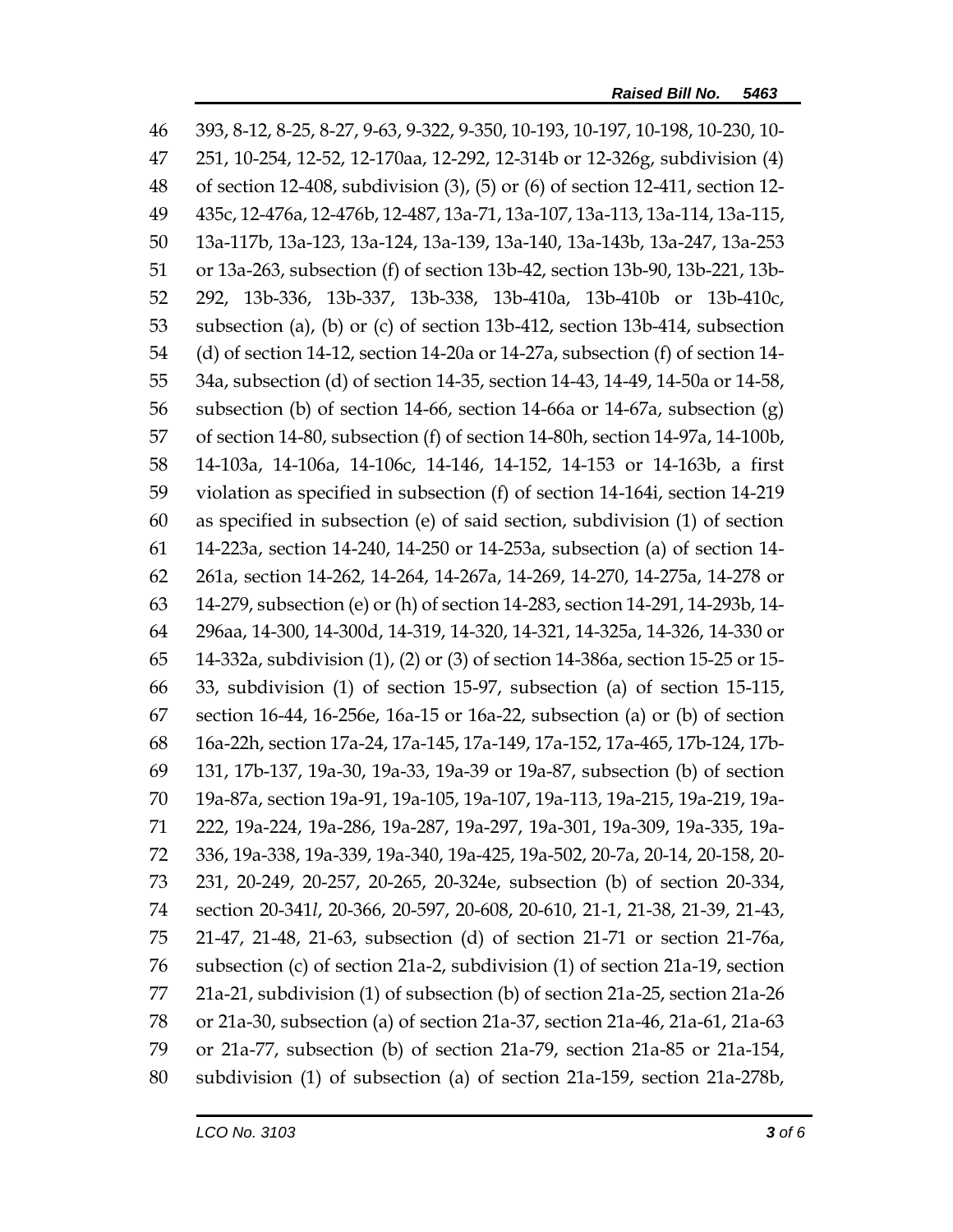subsection (c), (d) or (e) of section 21a-279a, section 21a-421eee, 21a- 421fff, 22-12b, 22-13, 22-14, 22-15, 22-16, 22-26g, 22-29, 22-30, 22-34, 22- 35, 22-36, 22-38, 22-39, 22-39f, 22-49, 22-54, 22-61j or 22-61*l*, subdivision (1) of subsection (n) of section 22-61*l*, subsection (f) of section 22-61m, subdivision (1) of subsection (f) of section 22-61m, subsection (d) of section 22-84, section 22-89, 22-90, 22-96, 22-98, 22-99, 22-100, 22-111o, 22-167, subsection (c) of section 22-277, section 22-278, 22-279, 22-280a, 22-318a, 22-320h, 22-324a, 22-326, subsection (b), subdivision (1) or (2) of subsection (e) or subsection (g) of section 22-344, subdivision (2) of subsection (b) of section 22-344b, subsection (d) of section 22-344c, subsection (d) of section 22-344d, section 22-344f, 22-350a, 22-354, 22- 359, 22-366, 22-391, 22-413, 22-414, 22-415, 22a-66a or 22a-246, subsection (a) of section 22a-250, subsection (e) of section 22a-256h, section 22a-363 or 22a-381d, subsections (c) and (d) of section 22a-381e, section 22a-449, 22a-461, 23-4b, 23-38, 23-46 or 23-61b, subsection (a) or subdivision (1) of subsection (c) of section 23-65, section 25-37 or 25-40, subsection (a) of section 25-43, section 25-43d, 25-135, 26-18, 26-19, 26-21, 26-31, 26-40, 26- 40a, 26-42, 26-49, 26-54, 26-55, 26-56, 26-58 or 26-59, subdivision (1) of subsection (d) of section 26-61, section 26-64, subdivision (1) of section 26-76, section 26-79, 26-87, 26-89, 26-91, 26-94, 26-97, 26-98, 26-104, 26- 105, 26-107, 26-117, 26-128, 26-131, 26-132, 26-138 or 26-141, subdivision (1) of section 26-186, section 26-207, 26-215, 26-217 or 26-224a, subdivision (1) of section 26-226, section 26-227, 26-230, 26-232, 26-244, 26-257a, 26-260, 26-276, 26-284, 26-285, 26-286, 26-288, 26-294, 28-13, 29- 6a, 29-25, 29-143o, 29-143z or 29-156a, subsection (b), (d), (e) or (g) of section 29-161q, section 29-161y or 29-161z, subdivision (1) of section 29- 198, section 29-210, 29-243 or 29-277, subsection (c) of section 29-291c, section 29-316, 29-318, 29-381, 30-48a, 30-86a, 31-3, 31-10, 31-11, 31-12, 31-13, 31-14, 31-15, 31-16, 31-18, 31-23, 31-24, 31-25, 31-32, 31-36, 31-38, 31-40, 31-44, 31-47, 31-48, 31-51, 31-52, 31-52a or 31-54, subsection (a) or (c) of section 31-69, section 31-70, 31-74, 31-75, 31-76, 31-76a, 31-89b or 31-134, subsection (i) of section 31-273, section 31-288, subdivision (1) of section 35-20, section 36a-787, **[**42-230,**]** 45a-283, 45a-450, 45a-634 or 45a- 658, subdivision (13) or (14) of section 46a-54, section 46a-59, 46b-22, 46b-24, 46b-34, 47-34a, 47-47, 49-8a, 49-16, 53-133, 53-199, 53-212a, 53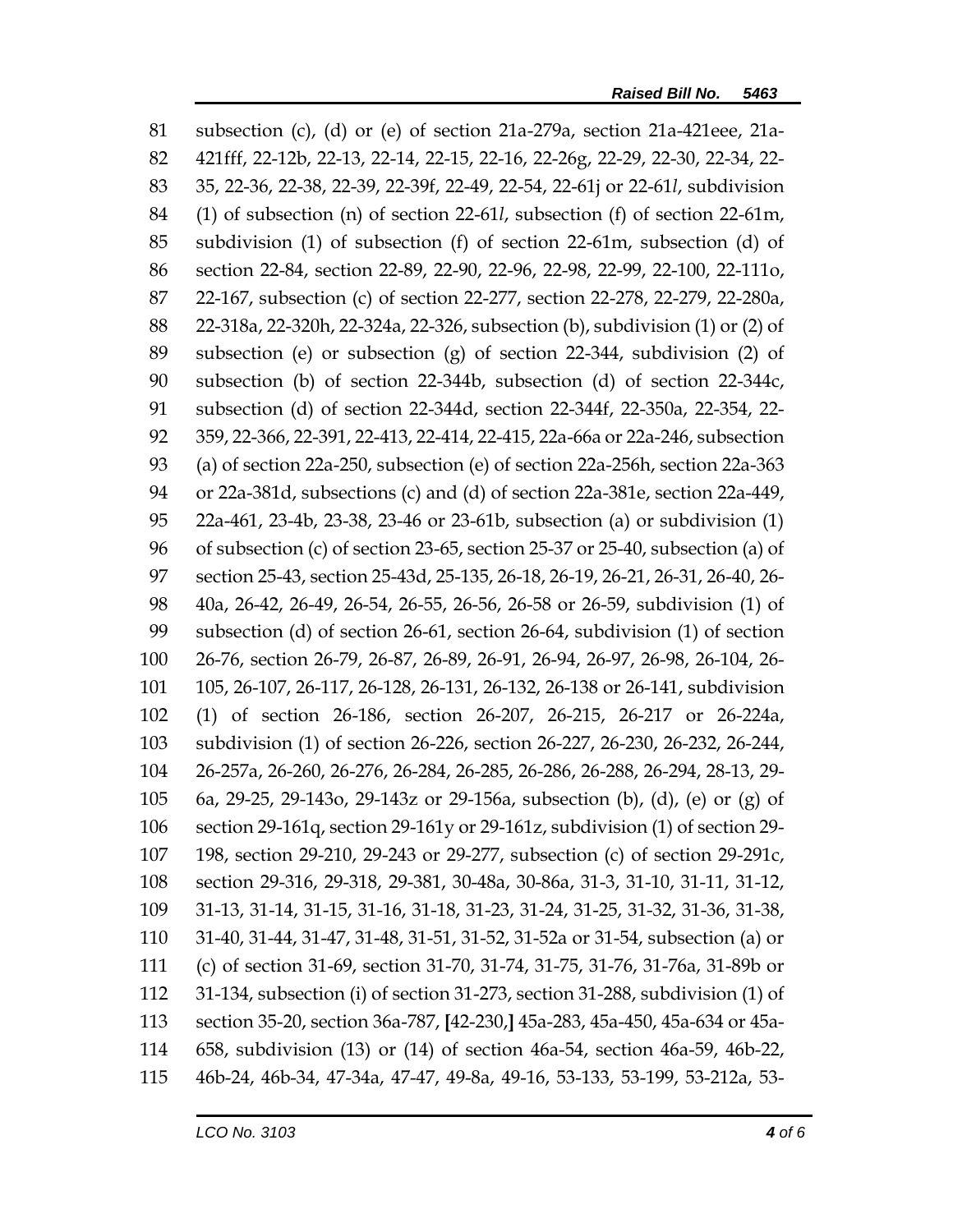249a, 53-252, 53-264, 53-280, 53-302a, 53-303e, 53-311a, 53-321, 53-322, 53- 323, 53-331 or 53-344, subsection (c) of section 53-344b, or section 53-450, or (2) a violation under the provisions of chapter 268, or (3) a violation of any regulation adopted in accordance with the provisions of section 12-484, 12-487 or 13b-410, or (4) a violation of any ordinance, regulation or bylaw of any town, city or borough, except violations of building codes and the health code, for which the penalty exceeds ninety dollars but does not exceed two hundred fifty dollars, unless such town, city or borough has established a payment and hearing procedure for such violation pursuant to section 7-152c, shall follow the procedures set forth in this section.

 Sec. 3. Subsection (f) of section 42-110d of the general statutes is repealed and the following is substituted in lieu thereof (*Effective from passage*):

 (f) The commissioner or the Attorney General or their employees shall disclose, in accordance with the provisions of the Freedom of Information Act, as defined in section 1-200, all records concerning the investigation of any alleged violation of any provision of this chapter, including, but not limited to, any complaint initiating an investigation and all records of the disposition or settlement of a complaint. For purposes of this section, "disposition" shall include the following action or nonaction with respect to any complaints or investigations: (A) No action taken because of (i) a lack of jurisdiction; (ii) unsubstantiated allegations or (iii) a lack of sufficient information to draw a conclusion, as determined by the commissioner, after investigation; (B) referral to another state agency, or to a federal or local agency, or to law enforcement authorities; (C) an acceptance of an assurance of voluntary compliance in accordance with the provisions of section 42-110j; and (D) formal action taken, including the institution of administrative proceedings pursuant to subsection (d) of this section or court proceedings pursuant to section 42-110m, 42-110o or 42-110p. The commissioner may withhold such records from disclosure during the pendency of an investigation or examination held in accordance with subsection (a) of this section, but in no event shall the commissioner